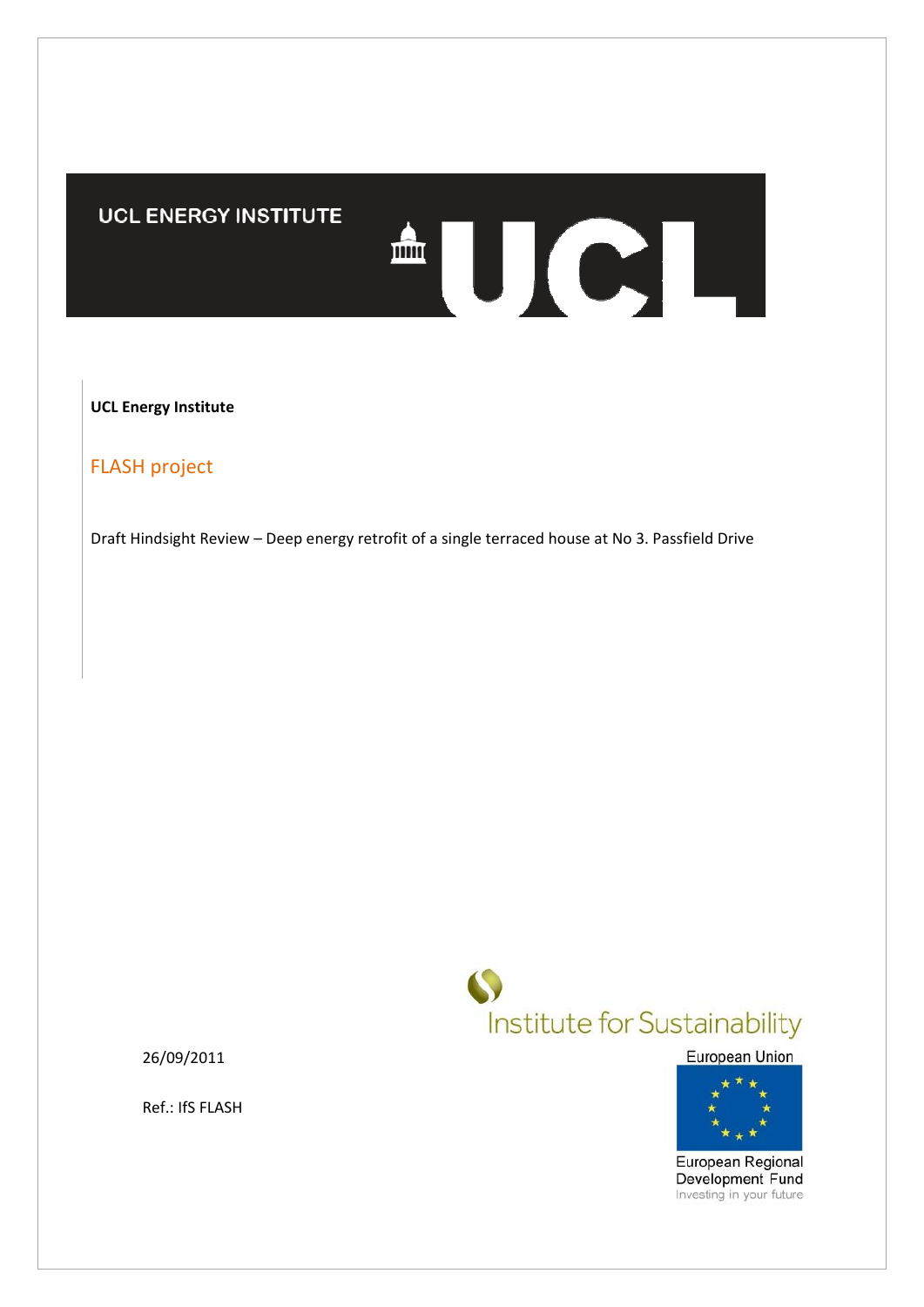## **Table of contents**

| $\mathbf{1}$   |       |  |
|----------------|-------|--|
| $2^{\circ}$    |       |  |
| $\overline{3}$ |       |  |
| 4              |       |  |
|                | 4.1   |  |
|                | 4.2   |  |
|                | 4.3   |  |
|                | 4.3.1 |  |
|                | 4.3.2 |  |
|                | 4.4   |  |
|                | 4.5   |  |
|                | 4.6   |  |
| 5              |       |  |

# **1 Project Description**

No.3, Passfield Drive is a 3‐bedroom mid‐terrace single‐family house built in the 1960's. This retrofit project was designed to achieve the Passivhaus Enerphit standard for building retrofits. The project was carried out with the residents mostly in-situ. It was planned for occupancy by seven people and with a design strategy that considers: space heating through existing radiators, winter ventilation provided by heat recovery ventilation, water heated through solar thermal hot water with gas condensating boiler top up. Solar thermal provides some renewable energy generation and space cooling is achieved by means of natural ventilation.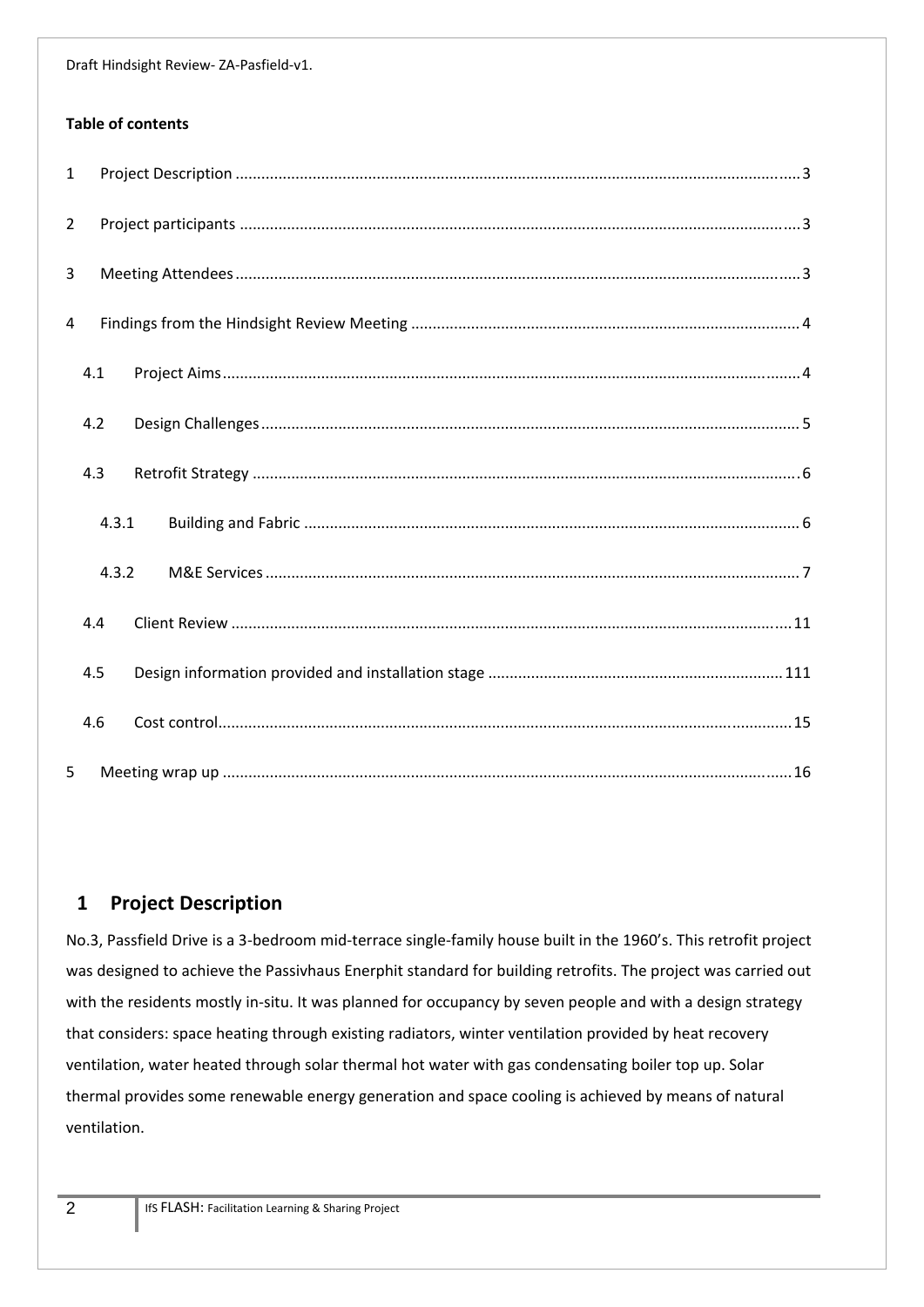# **2 Project participants**

| <b>Project lead</b>                   | <b>Southern Housing Group</b>    |
|---------------------------------------|----------------------------------|
| <b>Client</b>                         | Southern Housing Group           |
| <b>Architect</b>                      | bere:architects                  |
| Mechanical & electrical consultant(s) | Alan Clarke                      |
| <b>Energy consultant(s)</b>           | Alan Clarke                      |
| <b>Structural engineer</b>            | <b>Galbraith Hunt Pennington</b> |
| <b>Quantity surveyor</b>              | e Griffin Consulting             |
| <b>Contractor</b>                     | AD enviro                        |

# **3 Meeting Attendees**

| <b>Represented Organisations</b> |                        |  |  |  |
|----------------------------------|------------------------|--|--|--|
| <b>Project Lead/Client</b>       | Southern Housing Group |  |  |  |
| <b>Architect</b>                 | Bere: architects       |  |  |  |
| <b>Contractor</b>                | AD Enviro              |  |  |  |

# **4 Findings from the Hindsight Review Meeting**

The following provides an overview of the main findings of the hindsight review meeting that was undertaken for the project. The meeting format involved the use of a pre‐prepared agenda listing all aspects associated with the project as a guide for discussion.

# **4.1 Project Aims**

The various organisations involved and their specific aims can be summarised as:

# **Southern Housing Group:**

Southern Housing Group is one of the southern England's largest housing associations. The architects, who produced and specified the main features of the project, initiated the project. The property intervened was selected primarily considering the technical advice of the architects. They looked for a property of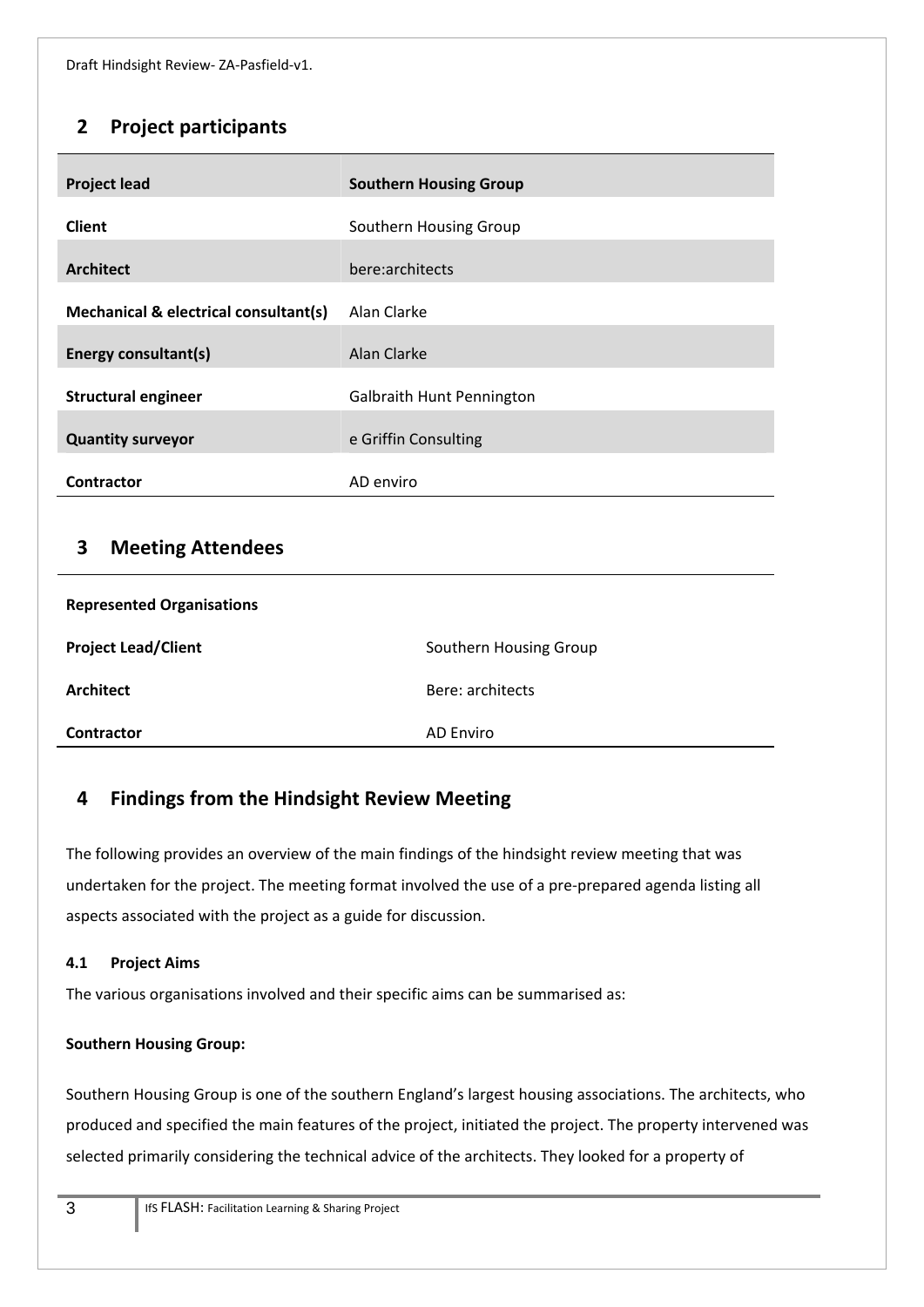relatively nondescript architectural merit with solid wall construction, avoiding cavity walls or conservation areas in order to reduce any obstacle in the retrofit process, particularly any obstacle to external insulation. The main aims highlighted by Southern Housing Group as the drivers for their involvement in this project were:

- This project was a vehicle to test and gain experience in a real life project where carbon reduction and energy efficiency improvement measurements can be applied to achieve the 80% targets.
- For the organisation, this project was an opportunity to establish a supply chain, up‐skilling, and most importantly, gain experience of residents remaining in situ during the process of implementing energy efficiency measures.
- The experience with residents was an important point since Southern are primarily responsible to and for tenants. It is therefore crucial for them to understand the interests of tenants in trying to find an approach to retrofit that will inevitably impact a great proportion of their rental stock.
- Considering their rental stock, the client was interested in practical solutions for a major scale retrofit where decanting of residents is not an option. This project was a good example of real life circumstances were they may operate if a mass retrofit project is introduced.

#### **AD Enviro:**

- The contractor has been involved with Southern Housing Group in other projects. The scope of the work mainly included redecoration work and as part of the 'decent homes' scheme team.
- AD was mainly interested in the economic opportunities that this project may bring, thus it was important to gain as much experience as possible. This area was considered to be the prime area where future large scale injections of capital are to be allocated. There is an important business opportunity associated with this type of project, so gaining as much experience as early as possible will position them way ahead of their competitors.
- In the same way, they were interested in adding value to the services they provide through the experience they have gained working with Southern Housing Group.
- It was fundamental for them to understand the practicalities on site of such a project.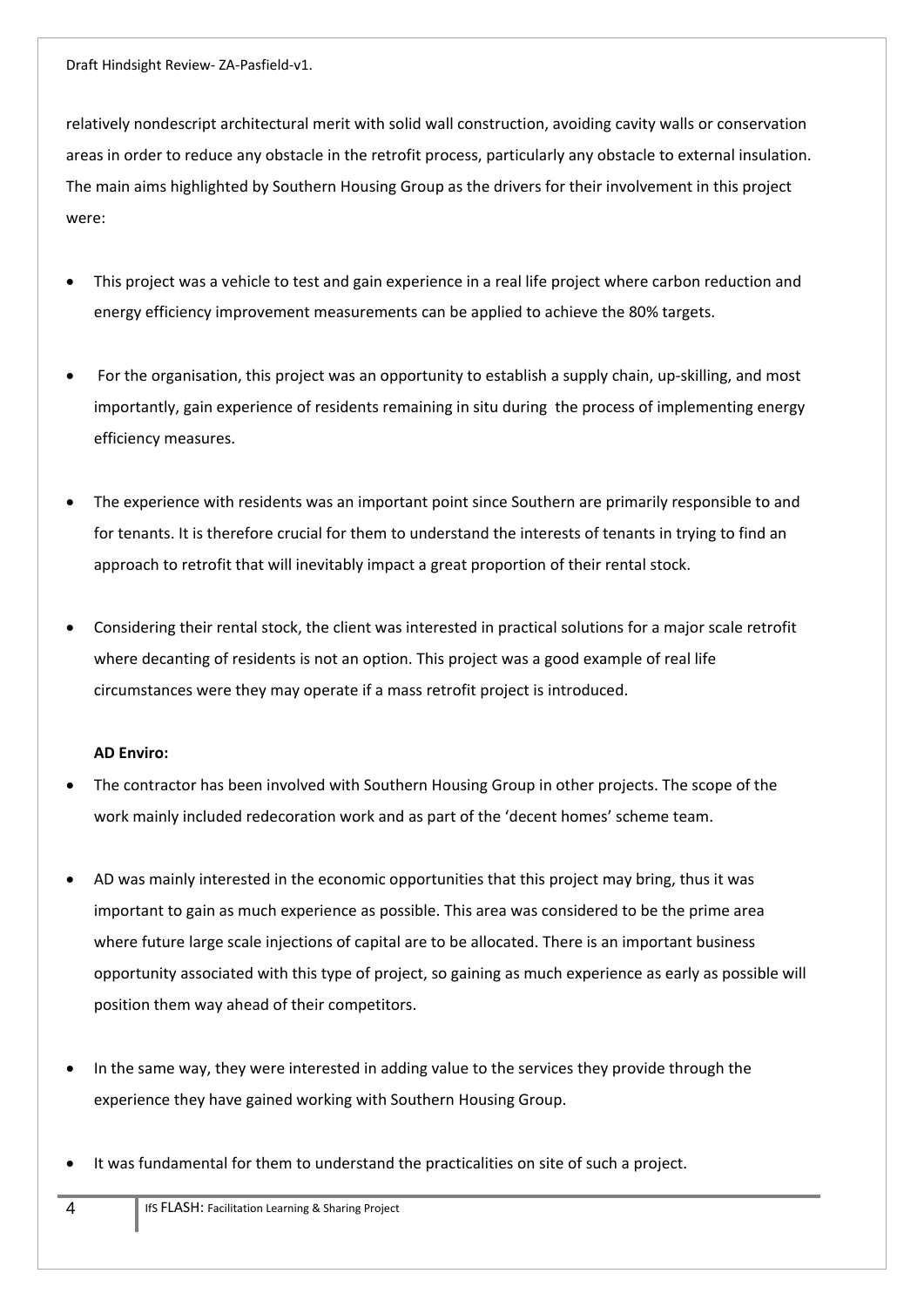#### **Bere: architects:**

- As the main initiator of the project, bere:architects approached the client with the proposal. They were hoping to demonstrate the use of a low energy approach normally employed on new buildings in a retrofit situation. They were interested in developing prototypes for deep retrofits of social housing stock.
- They were interested in the application of Passivhaus energy efficiency measures, especially in occupied properties.
- The team had originally reviewed a Victorian terrace house split into flats, but the Technology Strategy Board funding required funded projects to be single family dwellings. No 3, Passfield Drive presented the opportunity to retrofit a single family house, and because external insulation was possible without planning constraints, it was decided that this building provided an ideal opportunity for retrofit with the occupants in‐situ.

#### **4.2 Design Challenges**

This area of discussion aimed to discuss the design challenges and assess what worked well or less well, provide an understanding of why this occurred and possible routes to improve future projects. This was undertaken through the discussion of the design concept that was developed and the spatial alterations that were carried out. The main findings can be summarised as follows:

**a‐Passivhaus levels:** The basis of bere: architects' proposal was to achieve Passivhaus levels in order to show how improved thermal comfort, reduced energy bills and lower  $CO<sub>2</sub>$  emissions can be possible in the social housing sector. To achieve this objective the architects proposed an increase of U-values of floors, walls and roof space, an increase of the air-tightness of the building, and replacement of existing windows with triple glazed Passivhaus windows.

**b‐Air‐tightness and appropriated ventilation levels:** To achieve Passivhaus levels it is necessary to provide high levels or air-tightness. This can only be achieved and maintained if a plentiful supply of fresh air is provided thus extract and fresh air was provided through a heat recovery ventilation system, installed in the loft.

**c‐Resident in‐Situ retrofit:**  Implementing the refurbishment without decanting the residents was one of the main reasons the client chose to participate in this project, but was also a major challenge for the Client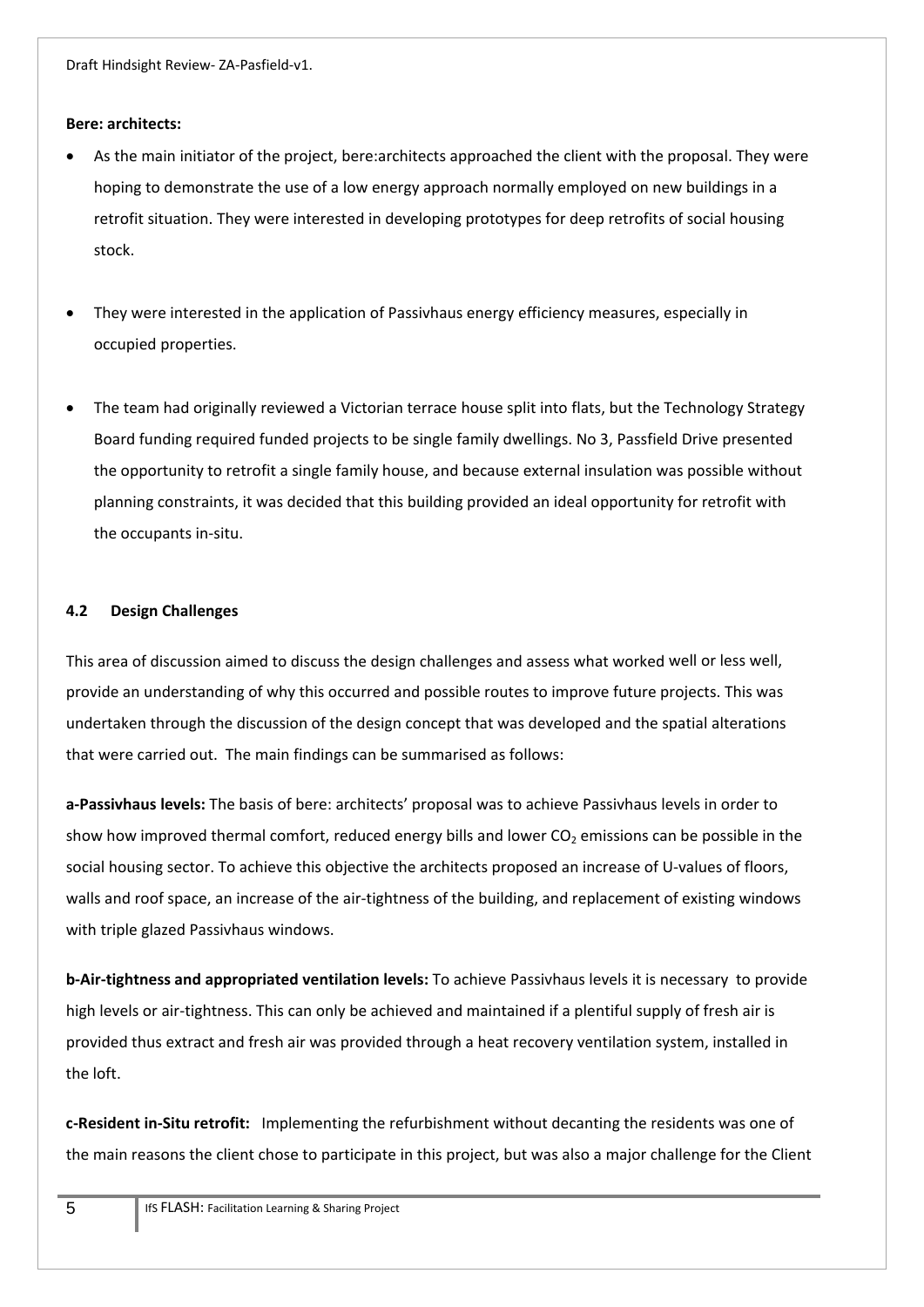and their contractor, and AD Enviro. They believed that understanding the impact of retrofits with in-situ residents is vital if a future mass retrofit programme is to be put in place.

## **4.3 Retrofit Strategy**

The various retrofit strategies and measures employed for the building fabric and M&E services installed, and the challenges associated with their installation, were discussed in an aim to find possible routes to improve future projects.

## **4.3.1 Building and Fabric**

The building used external thermal insulation and very high levels of building envelope draught proofing. The main strategies considered are listed below:

## **a‐ Wall insulation strategy**

## **Approach:**

- Given that the house was a mid‐terrace property, external insulation was only used in the front and rear elevations.
- External insulation on the front and rear elevations was extended over a meter below ground level to create a thermal bubble beneath the ground floor slab. The idea was to make use of the constant temperature of soil, thus reducing or limiting the heat loss of the house through the floor.
- A thin layer of internal insulation for reducing cold bridging was installed on the initial 500mm of party walls including the stairwell.

### **Process:**

- Although in this case the depth of eaves was sufficient for the installation of external insulation, it is recognized that installation of external insulation can become complex particularly on houses with short eaves.
- Two main issues arose from the installation of external insulation; first it was necessary relocate the rainwater down pipe on top of the insulation. Secondly, and in the same way, it was necessary relocate the gas meter a metre from its original location.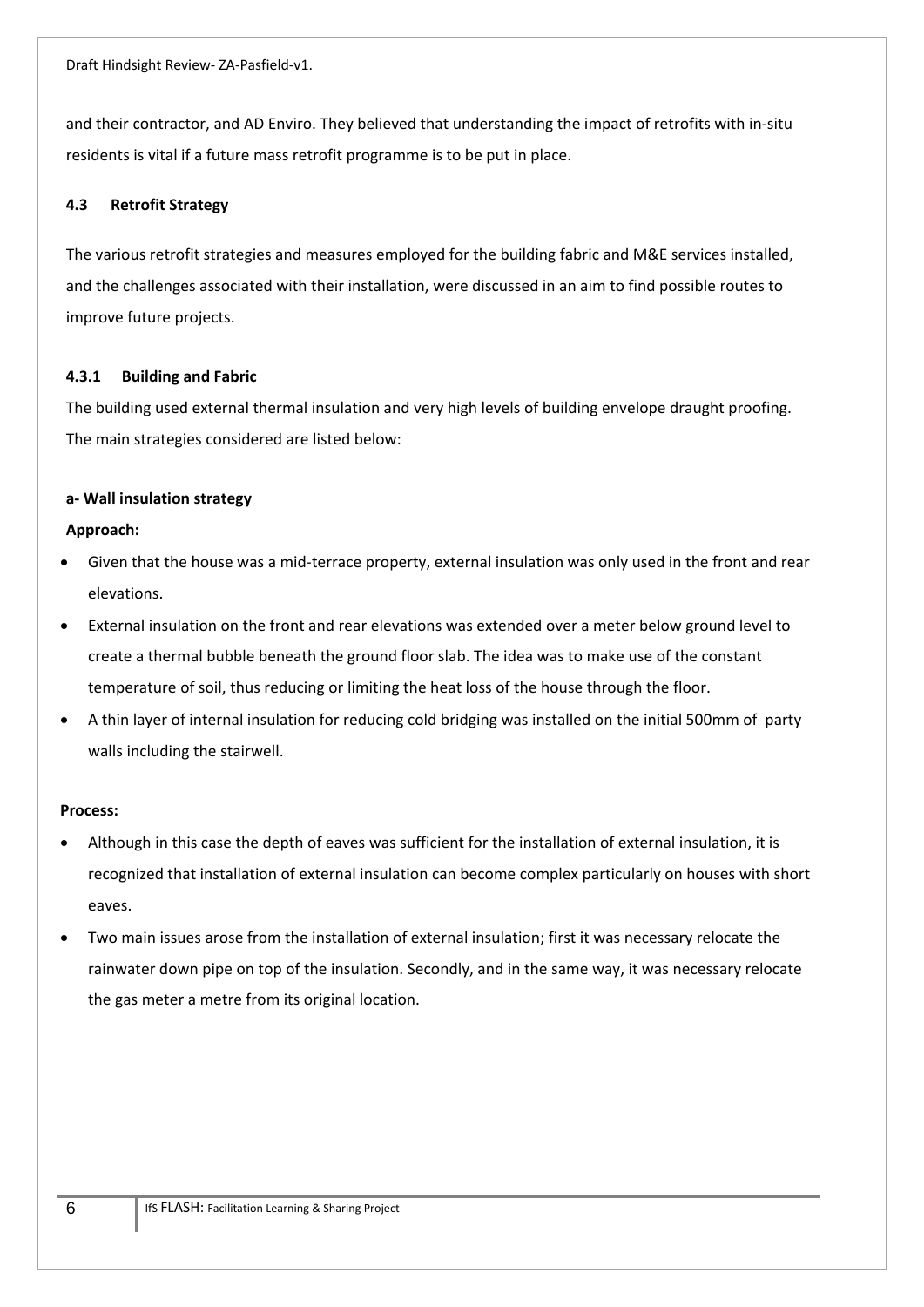# **b‐Floor insulation strategy Approach:**

- It was initially proposed that the existing concrete floor be removed and a new insulated concrete slab installed on the ground floor. However this solution was disregarded due to the disruption to tenants and the associated complications of removing the ground floor slab .
- The solution was to use vacuum insulation on top of the existing solid floor construction, boards which increased the height of the existing concrete ground floor by 30mm.
- The insulation was installed above a layer of foam (protection layer). It is important to note that this was an expensive but necessary solution and was applied since the size of the ground floor was quite small and therefore the additional costs were not a major proportion of the overall costs.

## **Process**

 As a result of the increase of finished floor height due to the installation of insulation above the existing concrete slab, it was necessary to adjust the height of the first few steps on the main staircase.

## **c‐ Windows and openings**

- The possibility of naturally ventilating the house through a stack ventilation approach and windows with inbuilt heat recovery system was initially explored. However as the technology applied to these new type of windows and technology was explored and found not to be technically convincing, the architects decided to adopt a more conventional Passivhaus approach.
- Triple glazed windows were therefore used with a U‐value of 0.8 W/mK.

# **d‐ Other works**

 The rear extension that accommodates a small toilet was completely rebuilt. Kitchens and bathrooms were also upgraded as part of the 'Decent Homes' programme.

# **The scope for future technical improvements in the process of upgrading the building fabric included:**

- Two main problems were observed that jeopardized the delivery on time of this project. Interaction with utilities companies and external conditions of the ground.
- As mentioned before, the installation of the external insulation involved moving the gas meter, which was located on the external front wall. This simple task was delayed simply because of the long period of time the utility company took to approve and carry it out. This is especially important in a one off project. Therefore, the involvement and performance of utility companies will be crucial in the success of a mass scale retrofit project.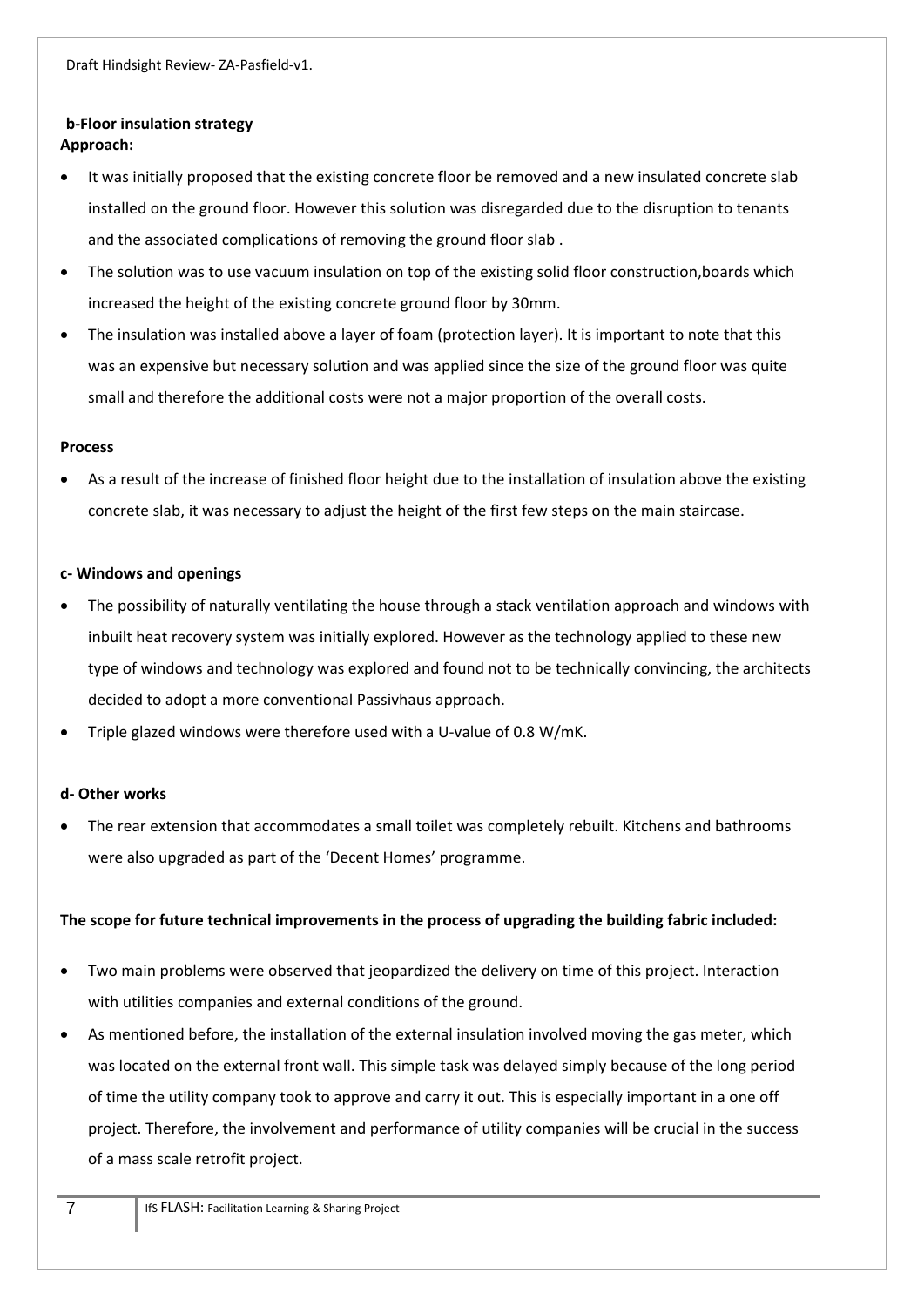- Even though a correct initial survey was undertaken before commencing the retrofit work, it was not possible to foresee the problems caused by the ground in the rear garden. The ground of the rear garden became water logged during the winter so it was at first not possible to set up the scaffolding for the installation of external insulation since, it could not support the weight.
- It was highlighted that it is essential to source materials and installations from reliable suppliers. In this case the company that was applying the wall insulation went out of business a week before the insulation was due on site and a new company needed to be employed. In addition internal changes required a redesign of the vacuum floor insulation which has to be made to site dimensions. As a result the delivery of this product was also delayed. In a mass scale project these delays can be very disruptive. Thus a minimal change can affect considerably the overall schedule of the project.

#### **4.3.2 M&E Services**

This area aimed to assess the aspects related to M&E services and possible routes to improve future projects. This was undertaken through the provision of an overview of the environmental strategy and the assessment of heating and hot water. The main findings can be summarised as follows:

#### **a‐ Systems:**

#### **Strategy:**

- As one of the main strategies was to achieve a draft free building it was necessary to provide an appropriate ventilation system as air infiltration through the fabric is negligible
- The ventilation system used in this property was a heat recovery ventilation system installed in the roof space. It is a standard system that provides fresh air to the living room and bedrooms preheated by exhaust air from bathrooms and kitchens.
- The heat recovery ventilation system is operated with a control panel located in the kitchen. The system allows operating the system with various velocities of the fans including a boost to remove humidity or odours when cooking or when using the bathroom.
- Part of the plan was to include a solar thermal system to provide hot water. It was necessary to review the existing services to check their efficiency and decide whether it was necessary to improve them.
- During summer the solar panel will provide the majority of hot water required in the house. In winter this will be supplemented by a small gas boiler
- The boiler therefore serves as back up for the solar tank and provides top up heating when necessary. The boiler is operated with a thermostat located in the entrance of the property.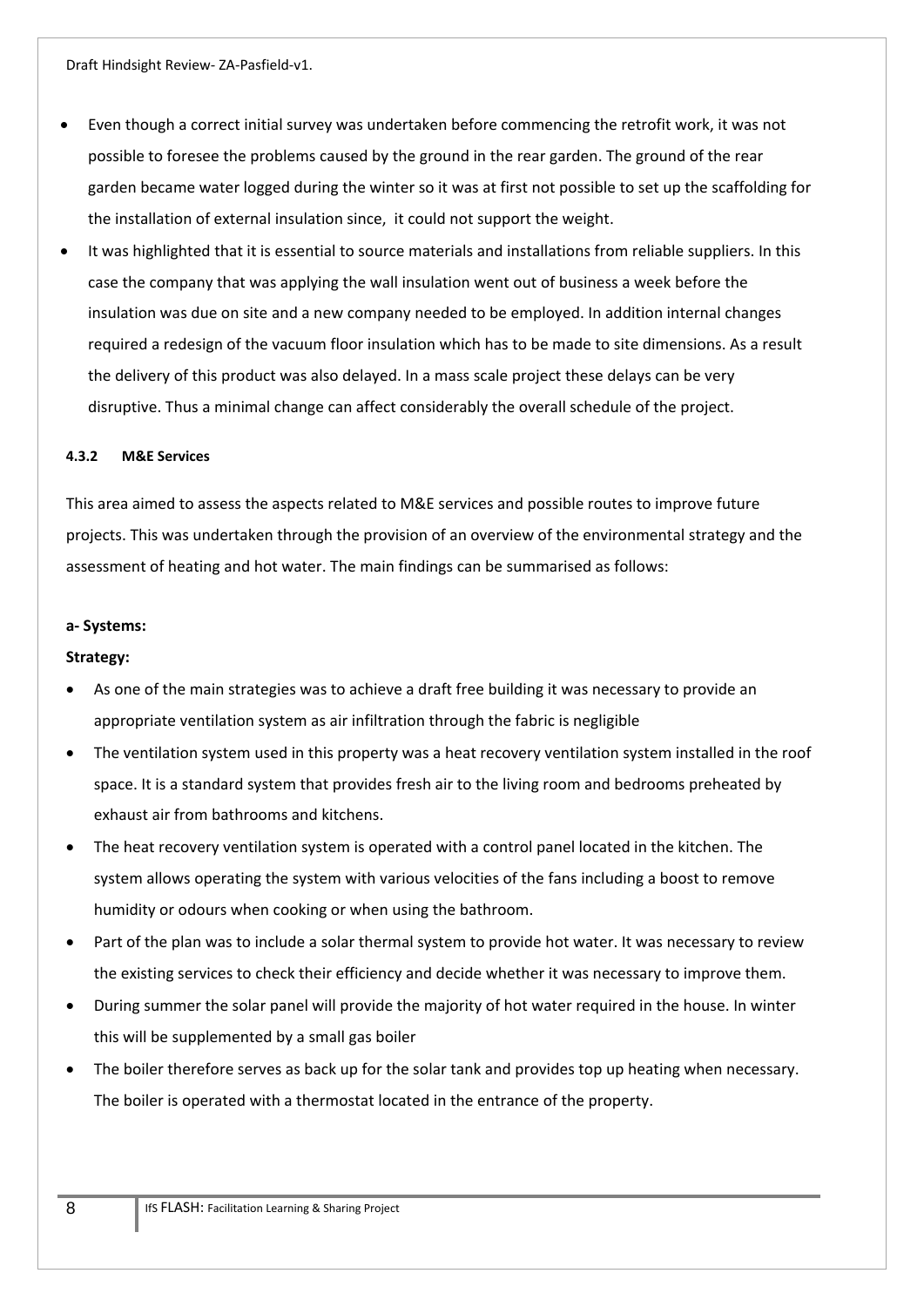#### **b‐ Monitoring Equipment:**

- The monitoring equipment installed was a standard kit that records internal temperatures, humidity and  $CO<sub>2</sub>$  levels, and gas, water and electricity consumption.
- In addition as solar thermal was installed, equipment was also installed to monitor the heat output from the solar thermal panel, the flow rate of the heat exchange liquid, power usage for the pump, and the amount of day‐light received (using a pyranometer).

#### **The scope for future technical improvements in the process included:**

- As mentioned before, the architects in conjunction with an engineer from ARUP had explored the possibilities of providing ventilation through natural means using mainly a stack ventilation approach and specially designed air supply windows. However this alternative was not possible given that the windows with an inbuilt heat recovery system were not yet commercially available and could not demonstrate the required efficiency. It is important to highlight the role that new technologies may play in future retrofit projects, maybe providing better energy solutions at lower costs.
- One of the challenges of this project was to install a heat recovery ventilation system in the roof space, without affecting the air-tightness membrane installed there.
- The decision to install the large ventilation system in the roof space was also a non-technical issue related to the space available for storage. The tenants had moved to this property before the retrofit primarily because they needed more space, however with the retrofit scheme they had to compromise some of their useful space for storage (loft) for the installation of the ventilation heat recovery system. Although the tenants understood the needs of the project it may become an issue for other projects where space is not available.
- There was a problem regarding the monitoring equipment since most of the equipment was supplied from different manufacturers and installed by the main contractor. In addition, none of the professionals working in this project had previous experience in installing this type of monitoring equipment. It is recommended that in future projects external dedicated companies deal with the installation and commissioning of this equipment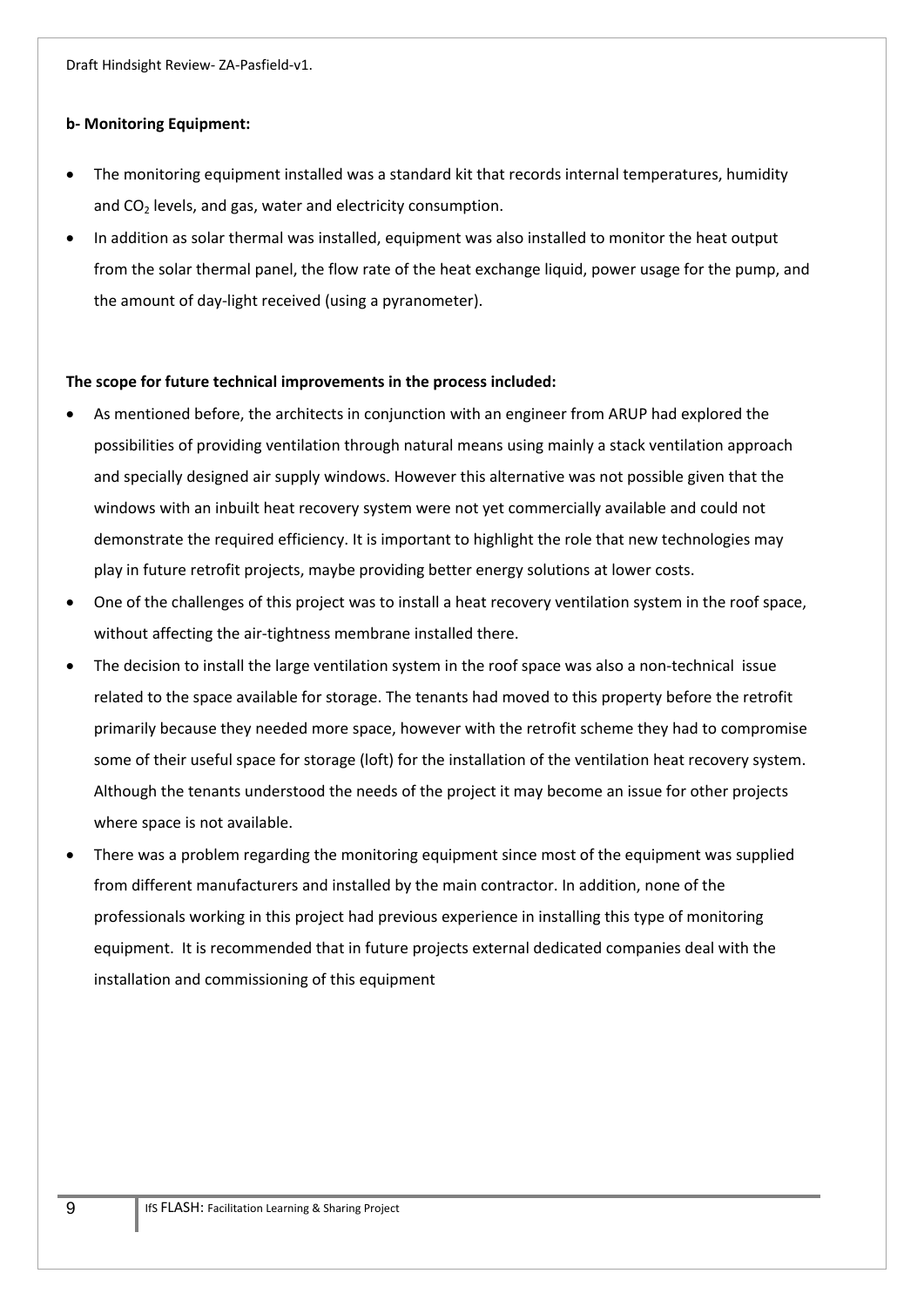#### **4.4 Client Review**

This area of discussion included the review of the installation stage and final outcome of the project from the perspective of client and tenants. The main findings can be summarised as follows:

- The client's view of this project was really positive and something they would like to repeat
- Even though there were some initial doubts regarding the implementation of the retrofit in an occupied property, potentially interrupting many of the daily activities of this family, in the end they felt that it was worth the effort given the final result,
- Southern Housing Group felt they were, as a result, in a better position in terms of explaining or selling the retrofit programme, not just from the experience gained from the communication with residents but with neighbours who were always aware of what was happening.
- They recognized that the project could not have been a success if it was not for the good will and patience of tenants. There were times when tenants were pushed to the limit, mainly related to delays on the construction.
- The client team believe that with the completion of this project a number of their initial objectives were achieved. The most important of these was the alleviation of fuel poverty, which not only affect tenants but directly their own long term financial sustainability. If payment of fuel bills becomes difficult for tenants, payment of the rent may also be affected.
- Although they knew this was an experimental project and that some issues may arise, they felt safe from the beginning with the appointment of the contractor, due to their good credentials and more importantly their motivation, commitment and dedication. They believe they have strengthened their relationship for future projects.
- They think it can be a positive strategy to offer extra incentives not specifically related to the energy efficient measures to convince tenants to take part in this type of project. However at the same time they believe people understand that all these measures will directly economically benefit them (especially in the case where tenants are very sensitive to even minimal increases in energy bills).
- Although a formal handover was provided to the tenants, Southern Housing Group were not initially sure who was responsible for the handover. In this case, the architects constantly informed the tenants about the technicalities of the retrofit and technologies used. A simple handover was given every time a new technology was installed, in addition a final session was organised at the end of the project.
- A final 'user guide' was provided, where each technology is briefly described; what each does and also their location indicated in a house plan. This was mounted on a board in a cupboard for future users if tenants change.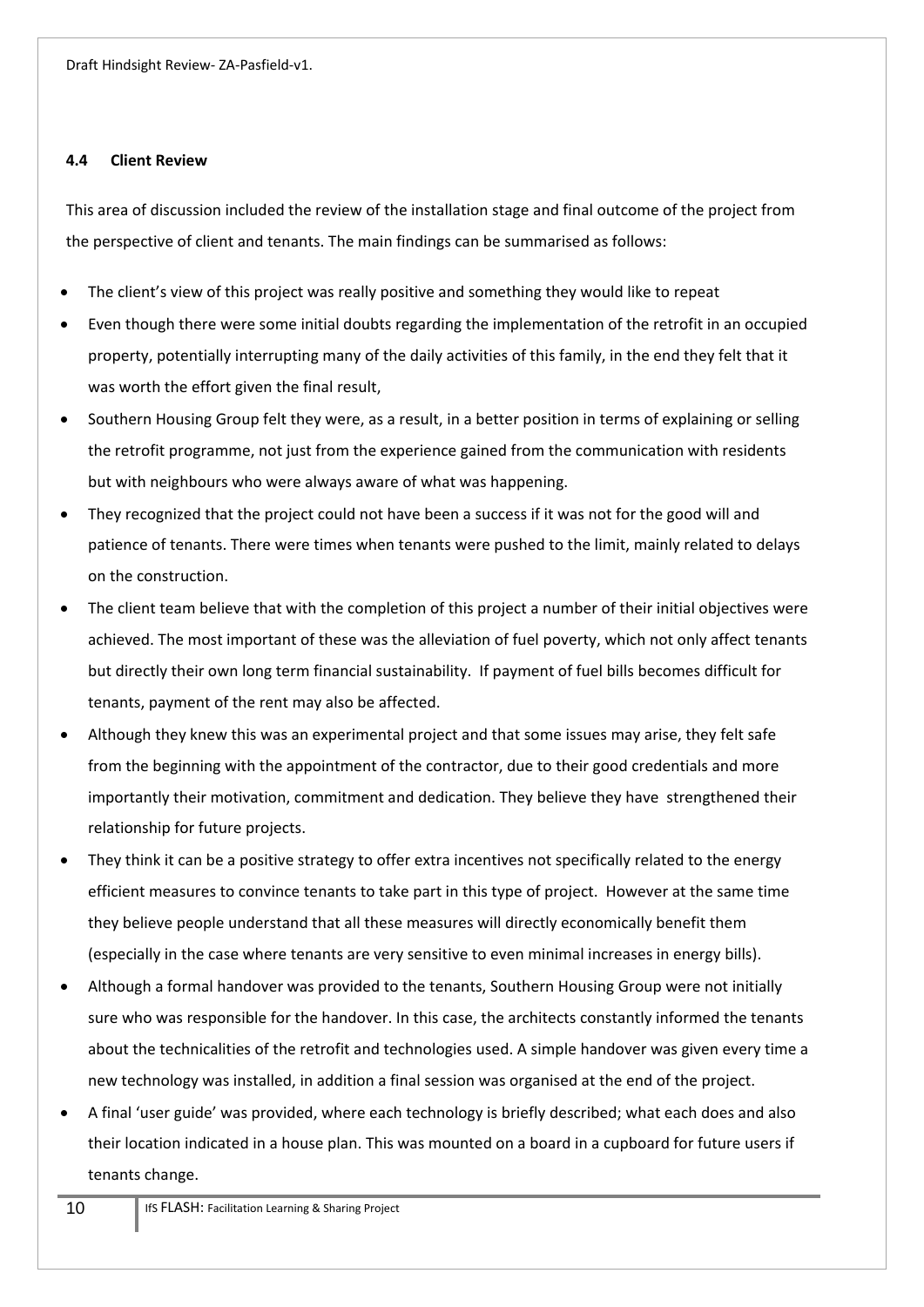### **The scope for future technical improvements in the process included:**

- Regarding the liaison with tenants, it was recommended to pre‐establish a strategy for liaison with resident and neighbours; what to do and how to deal with them, what should be communicated or included and the definition of who would be responsible for liaising with tenants early on. If all project partners are to liaise with tenants, a proper strategy must be put in place to guarantee good coordination between them.
- It was also recommended that a weekly meeting be scheduled. However it was also noted that this type of practice might be quite extreme or difficult to put into practice in a large scale project.
- In this case and given the location of the property and type of property, it was also necessary to liaise with neighbours.
- An important role in the liaison with tenants is the one played by the site foreman, who not only has to deal with technical issues but at times with more personal family daily activities. In this case the in‐site workers helped residents to deal with activities that were not part of the refurbishment programme; movement of furniture for example.
- Handovers should be initially specified and designed taking into account how it will be done and who will be responsible for it. It would be good to consider as part of the handover the technical parties that will be involved in the maintenance of systems. Housing associations for example may consider defining from the beginning the companies that will give maintenance to the systems.

# **4.5 Design information provided and installation stage**

This section reviews information provided by other project partners and includes suggestions on how to improve information for costing and construction. The main findings can be summarised as follows:

- Good communication between all partners was maintained during the development of the project. Regular site meetings were established from the beginning of the project.
- There was appropriate information provided from architects; architectural details, specifications and drawings. Information was always available even when modifications were necessary due to change of materials. If for any reason a new supplier or product different to the one initially specified was required new drawings were rapidly provided.
- Architects were more involved in the project than usual given the level of specifications involve.
- It is important to consider extra time for any contingency occurring in projects.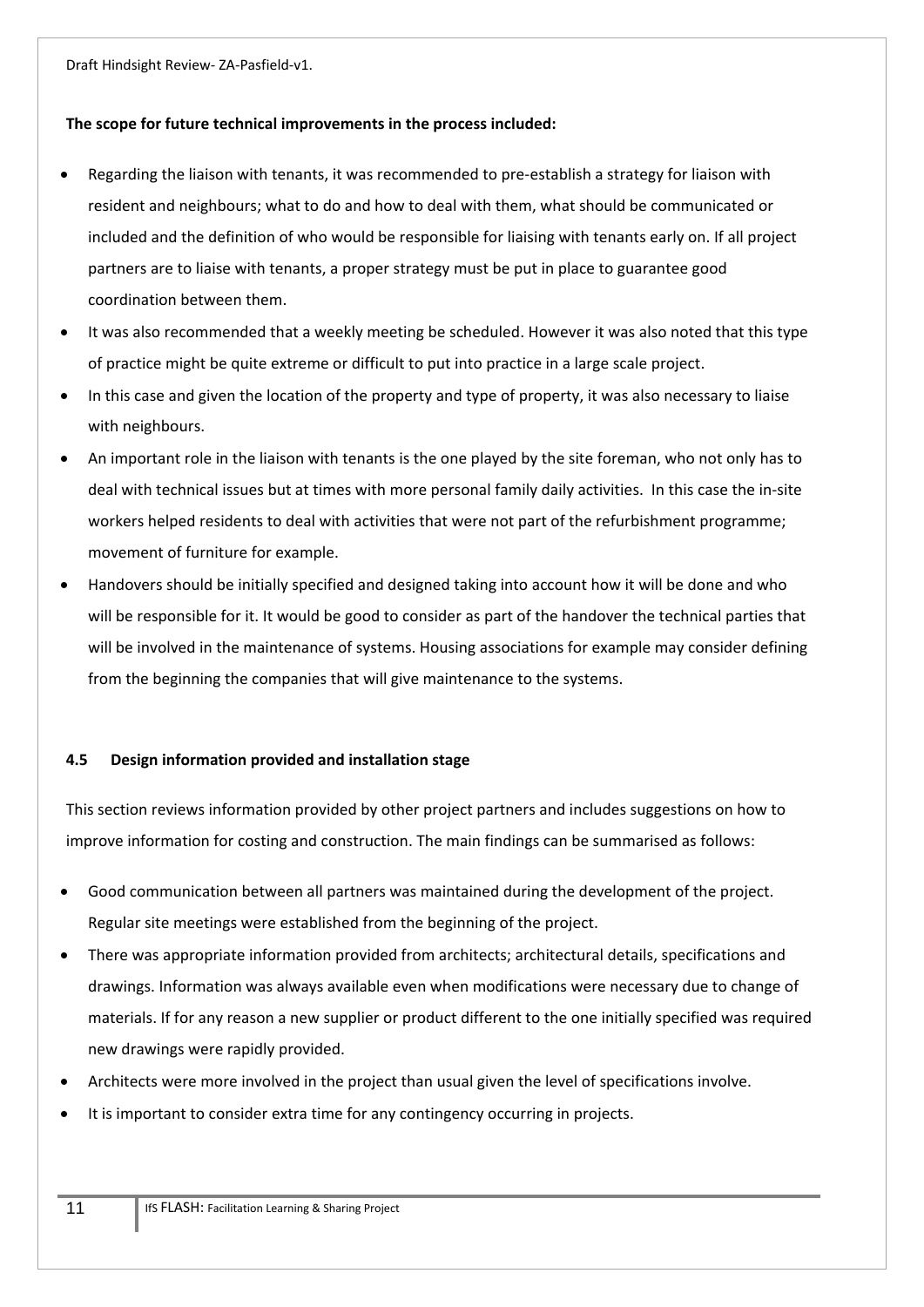### **The scope for future technical improvements in the process included:**

- Although the performance of the sub‐contractors in general was good, there was a delay in the delivery of insulation. The sub‐contractor was busy with other projects and did not respond on time to this project, which was not anticipated by the contractor. The main contractor felt that they were lenient with the supplier (re: contract and obligations). This particular case, which was solved, may become a major problem if a mass‐ scale retrofit project is initiated. As the architect indicated, there won't be enough suppliers to cope with the demand of a massive scale retrofit project. Many questions related to this came up in the meeting; Are there currently enough suppliers in the market? Are all suppliers economically and technically prepared to cope with a mass‐scale retrofit project? Is there any way to motivate them on smaller projects?
- In this way one of the lessons of this project is to know that suppliers participating in a project will be reliable. Or at least to know that the construction company can cope with specific task if a supplier fails to provide a service.
- Good terms and conditions agreement must be necessary, not just in term of the supply of products but quality of works. Is there any way to have insurance and legal measurements in place?
- It is necessary to ensure in a mass‐ scale retrofit project, the ability of the architects to provide new specifications and drawings in case of changes.
- In the same way as there were concerns related to number and quality of suppliers, there was apprehension related to the labour of sub‐contractors. There had been cases where cheap labour (provided by subcontractors) had delayed the project. A case was mentioned where insulation that was not glued properly to walls. Capacity, preparation, and speciality of sub‐contractors to undertake projects such as this may play against effective retrofit projects. It is highlighted that this is an industry‐ wide problem that has to be considered in a larger scale project.
- Is there any way to assure the proper operation of the systems specified and installed for a minimum number of years. Who should be responsible of this?

### **4.6 Cost control**

This section reviewed issues surrounding ensuring cost certainty and the reduction of the cost of retrofit. The main findings can be summarised as follows:

 In general the project was completed on budget, although many extras were included, i.e. it was decided to redecorate all areas.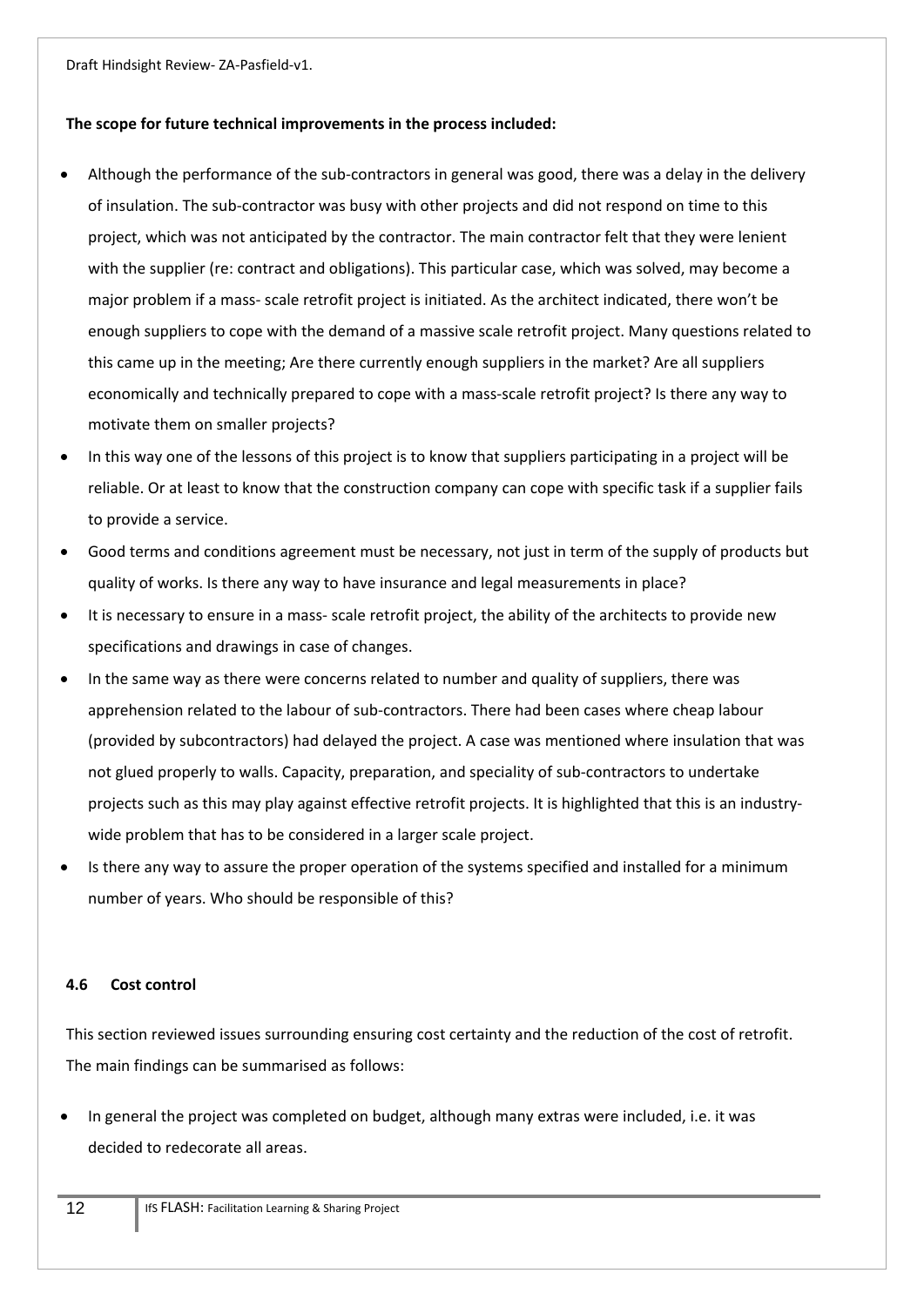- There were various items that were not included initially in the budget, such as new flooring, which may occur in any retrofit work. Nevertheless, most of the extra costs were absorbed by all partners involved in the project, on the understanding that this project was a learning opportunity for all partners.
- A massive scale project may result in a lower cost per retrofit project.
- One cost that was not budgeted for related to the additional time spent on site and the extra work given by the professionals involved in the project, which would hopefully be avoided at a larger scale.
- A significant reduction in the cost of a project would be expected at a larger scale not only because of economies of scale but also because of time efficiencies It is important to bear in mind, that suppliers will act differently for a major project (responsibility).

### **Aspects that would require improvements to be made included:**

- Good performance of suppliers and sub‐contractors may reduce considerably the cost of retrofit projects.
- New technologies today may become cheaper in a couple of years.

# **5 Meeting wrap up**

The wrap up session aimed to highlight the most important aspects of the project, through a process of summarizing and prioritising each meeting participant's individual feedback regarding the most and least successful aspects as well as the aspects that were viewed to be most applicable to mass roll-out of retrofit.

### **Successful aspects: What went well?**

The most successful aspects of this specific project that were discussed included fabric improvements and mechanical installations, as well as the strategic processes and outcomes. These can be listed as:

- **Project outcome**: Achieving final air test and creating a successful living environment. Passive house approach / reliable energy savings
- **Improvement of the indoor environment**: New condensation free windows. Condensation disappeared due to the new windows installed and attention to cold bridging made possible by externally applied insulation
- **Collaborative work**: architects, constructors and client initially established weekly meeting
- **Learning experience:** Enhancing all partners' staff skills and knowledge of why/what and where of this type of work.
- **Knowledge transfer:** Demonstrating to tenants and the community the value of retrofit objectives
- 13 **IfS FLASH: Facilitation Learning & Sharing Project**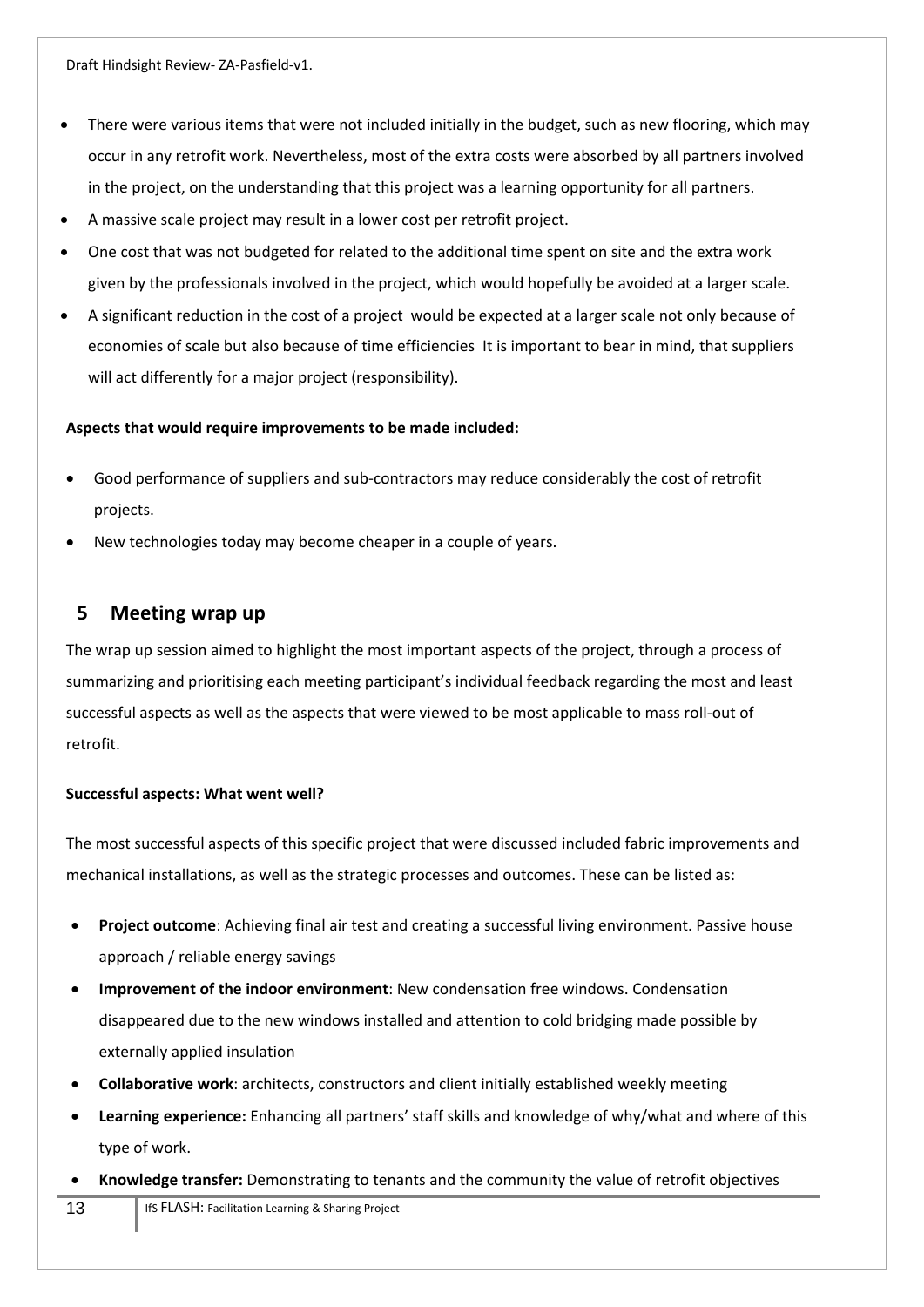### **Repeatable Aspects: What would be applicable to mass scale‐retrofit?**

The aspects of the project considered to be repeatable for retrofit on a mass scale were discussed. These can be listed as:

- **Whole house approach and levels obtained**: Fabric improvements (external insulation etc), windows replacements, air‐tightness improvements, heat recovery ventilation system, solar thermal.
- **Undertaking a retrofit project without decanting residents**: The approach to try to keep the tenant in situ will be essential to scale–up. (note that there was in this project partial decanting of residents – as the children moved out at one point)
- **Use of known contractors and suppliers:** Contractors and suppliers with a long‐term relationship with housing associations may facilitate and speed up the processes.
- **Site managers:** The use of a full time site manager provided by AD worked quite well in this project
- **The collaborative work approach**: Input between architects‐ designers and contractors

#### **Less successful aspects: What did not go well?**

The aspects of the specific project considered to be less successful can be listed as:

- **Suppliers:** The poor‐performing companies in the subcontracting and supply chain. There should be a list of alternative suppliers. The UK has a supply chain that can deliver, however, today it seems that this is not occurring. It is necessary to find systems to control their performance.
- **Monitoring:** The monitoring kit acquired was not easily integrated into the equipment installed in the house.
- **Standard insulation details** insulation providers should make available flexible details for various projects.
- **Internal insulation:** difficult to install especially in limited spaces. (It should be noted that internal insulation was applied only to overcome cold bridges, such as in the party walls. This would not be required if the neighbouring buildings were also improved as part of a mass-retrofit of the complete terrace).
- **Heat recovery ventilation systems**: for limited spaces
- **Site surveys**: It is important for contractors to have a better understanding of work to be carried out (gas meter, drainage, underpinning) before moving to the site
- **Weather conditions**: Working over cold, wet months, which delayed the works.